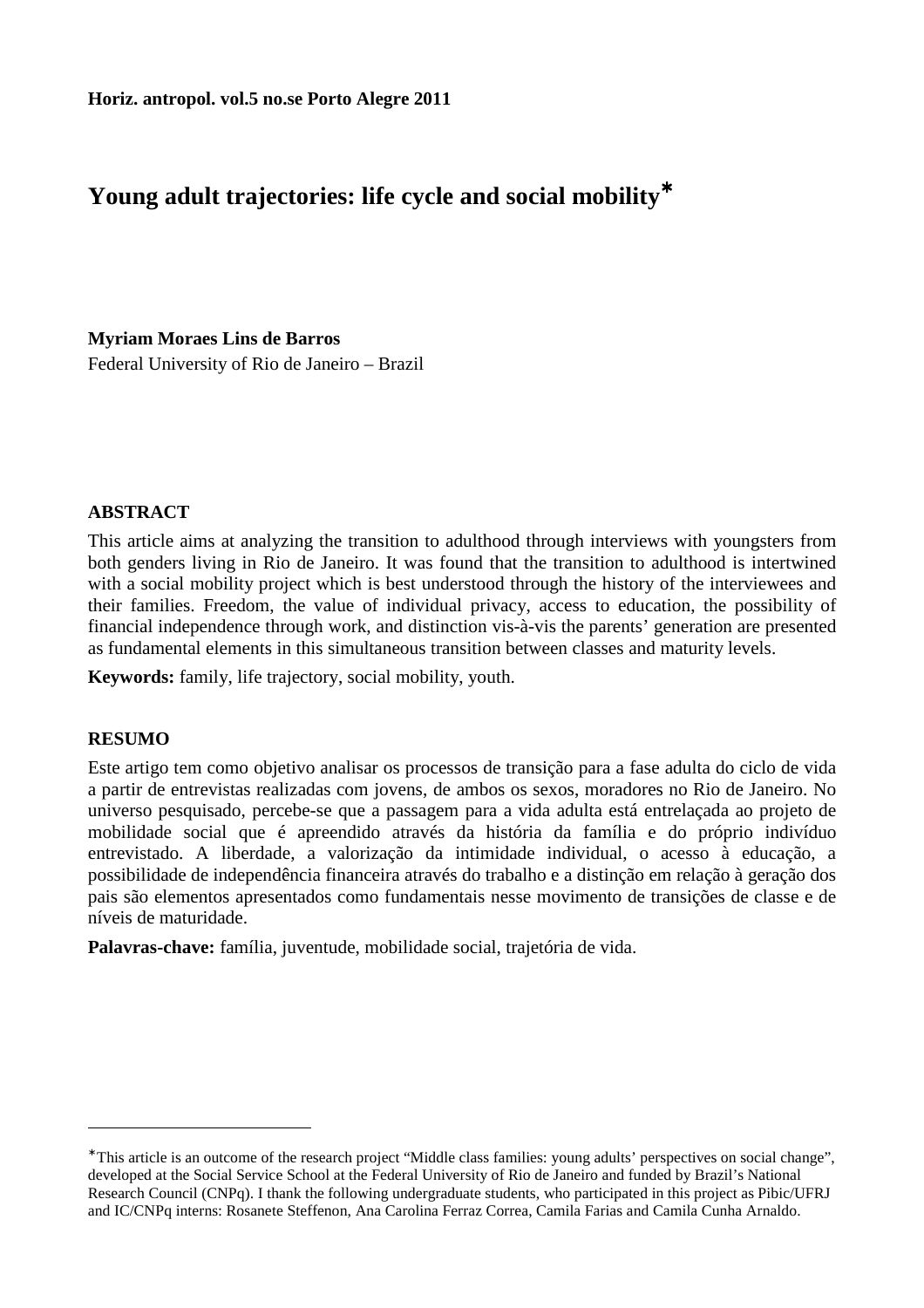#### **Introduction**

The research project entitled "Middle class families: young adults' perspectives on social change" aimed at approaching changes in contemporary middle class families, more particularly the elongation of youth. This has been indicated by studies on youth, and by a previous research effort in which I studied three female generations from middle class families living in Rio de Janeiro. In these social segments, the extended period during which young adults live at the original family's home and their late entry in the labor market (something associated with continuity of education into college) have been singled out as recurrent facts, which configure a particular kind of transition to adulthood. The original focus of the present research project was on the young adults' life projects and the relative importance they ascribe to family relations and friendships, interpreted along class, gender, and generation lines. This project ended up being revised based on the outcomes produced during early interviews.

In order to assemble a research field, I activated my own social networks as well as those of the undergraduate students participating in this project in the Social Service School at the Federal University of Rio de Janeiro (UFRJ). The criteria for selecting the interviewees included having concluded or ongoing higher education, residency in Rio de Janeiro, and ages between 20 and 30. Aspects pertaining to religion, marital status, race/ethnicity as defined by the subjects, and household organization were left open. This procedure produced a heterogeneous pool of young adults, who nonetheless shared similar accounts of their life trajectories foregrounding a project of upward social mobility. This aspect came quickly to surface during the early interviews. Initial discussions about fieldwork based on the profile of the early interviewees ended up introducing the theoretical and methodological question of social mobility, which was not included in the original project outline. We therefore had to rewrite the interview guide in order to include life trajectories and the formulation of projects before proceeding with the interviews.

This article will develop issues related to class mobility and transition to adulthood presented during the life trajectory accounts of eleven unmarried young adults, six men and five women. In these life trajectory accounts, some topics such as family, work, and education appeared more saliently. This allowed them to compare their own life experiences and projects with those of their parents, something which elicited an inter-generational history showing different possibilities with respect to family organization, education, and profession.

The tension between a desire for social and professional mobility by increasing the level of education and the maintenance of socio-cultural patterns permeates the accounts, and is presented as one among the multiple and diverse ways of experiencing the transition to adulthood. This tension becomes evident in the elaboration of a life project which seeks, on the one hand, to uphold values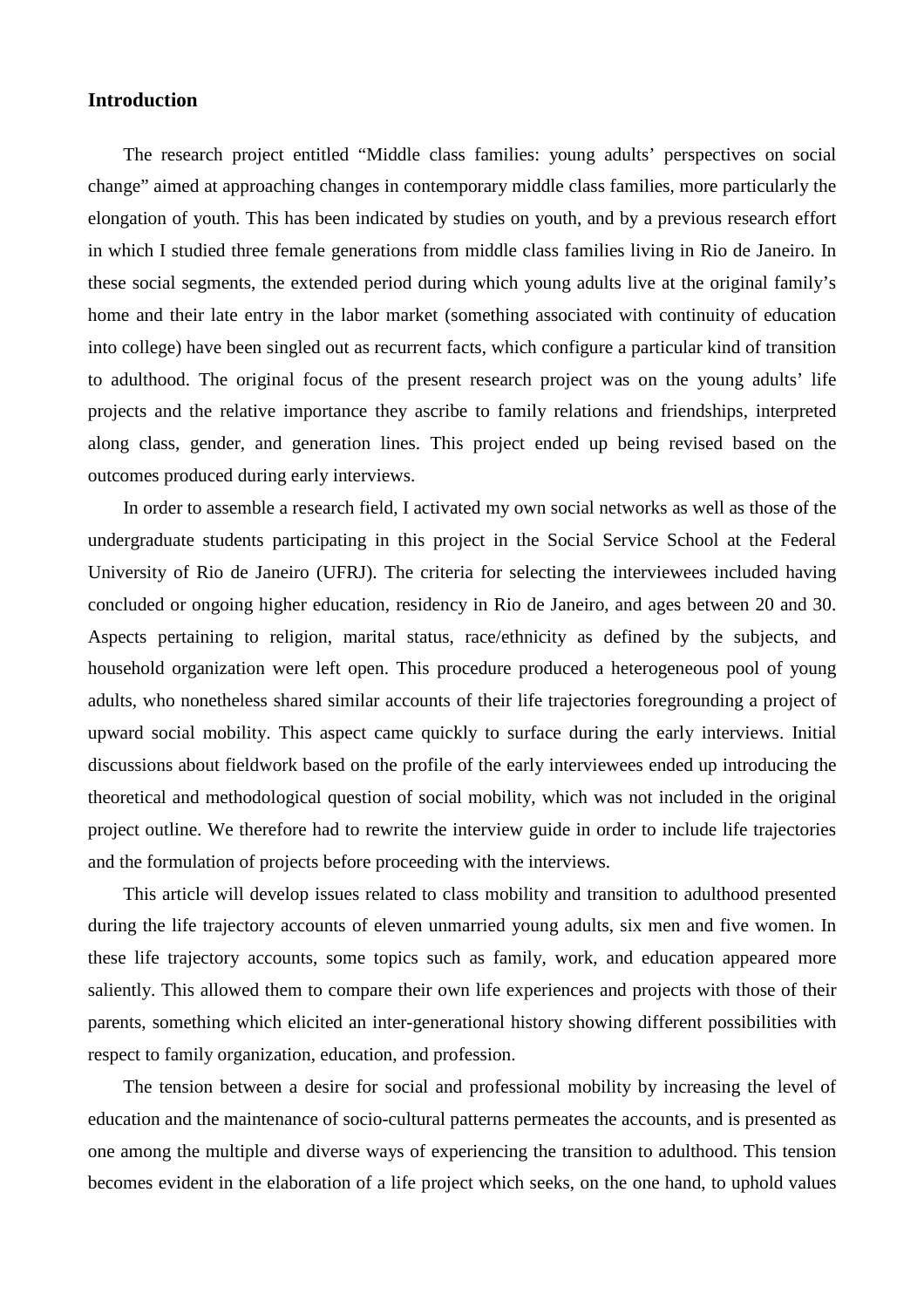inherited from the original family, and, on the other, to reach a better status in society by means of a university degree and a more favorable position in the job market.

The investment made by young adults in a higher education project takes place within a broader context of changes in educational and economic patterns in a complex and heterogeneous society<sup>1</sup> which remains highly unequal.<sup>2</sup> If today there are greater opportunities for upward social mobility through education, this is apprehended and experienced differently by young individuals and their families. Family trajectories and inter-generational differences are vital for understanding the projects elaborated by the young adults, which are marked by a double movement: transition to adulthood and class mobility.

For these young adults, to pursue their education up to the university level is both an effort for achieving autonomy and independence vis-à-vis their families and a context which offers their life projects no guarantees of continuity. The effort towards this double transition in class and age status implies, on its turn, a constant questioning of oneself, an ever-renewed evaluation of the project's viability and the desire to keep it or not. Even though this is presented as an individual movement, to formulate projects and question them occur by means interactions within the different social worlds in which young people circulate. Moral conduct codes learned during primary socialization are paramount in this process, and even where there is a will to break off from the original family, these codes remain as a reference for one's choices and definition of life projects.

This situation is experienced by individuals in ambiguous ways. To leave home and be economically independent are two processes understood by young people as markers of passage to adulthood. To quit the parents' house may or may not imply open conflict and family drama; to be independent may or may not lead to a rupture with the exchange circuit of goods, favors and affections within the family network.

Economic analyses based on data from the 2007 National Household Sampling Survey indicated the emergence of the so-called "new middle class" (Neri, 2008), as well as a decline in per capita income inequality since 2001. Access to higher educational levels and to better qualified job positions are indications of this new economic outlook (Barros et al., 2010). At the level of interpersonal relations, family incentives for their members to pursue further education are a sociocultural element within this broader picture of socio-economic and social mobility changes – a moment which is different from any other in Brazil's history.

<sup>&</sup>lt;sup>1</sup> Modern-contemporary society is identified by its socio-economic heterogeneity and by the coexistence of various cultural patterns. At the level of individuals, such heterogeneity and complexity are reflected in their life trajectories and in the social relations they establish in the different social worlds in which they circulate (Velho, 1994).

 $2^{2}$  Pastore (2001) explains the persistence of inequality in spite of social mobility by pointing to the diversity and heterogeneity of social trajectories: "In terms of a dynamic analysis, it is found that social inequality stems from the fact that the vast majority of Brazilians who move upwards in the social scale runs small distances, and only a minority goes long distances. This causes a narrowing of the social pyramid, which translates into inequality."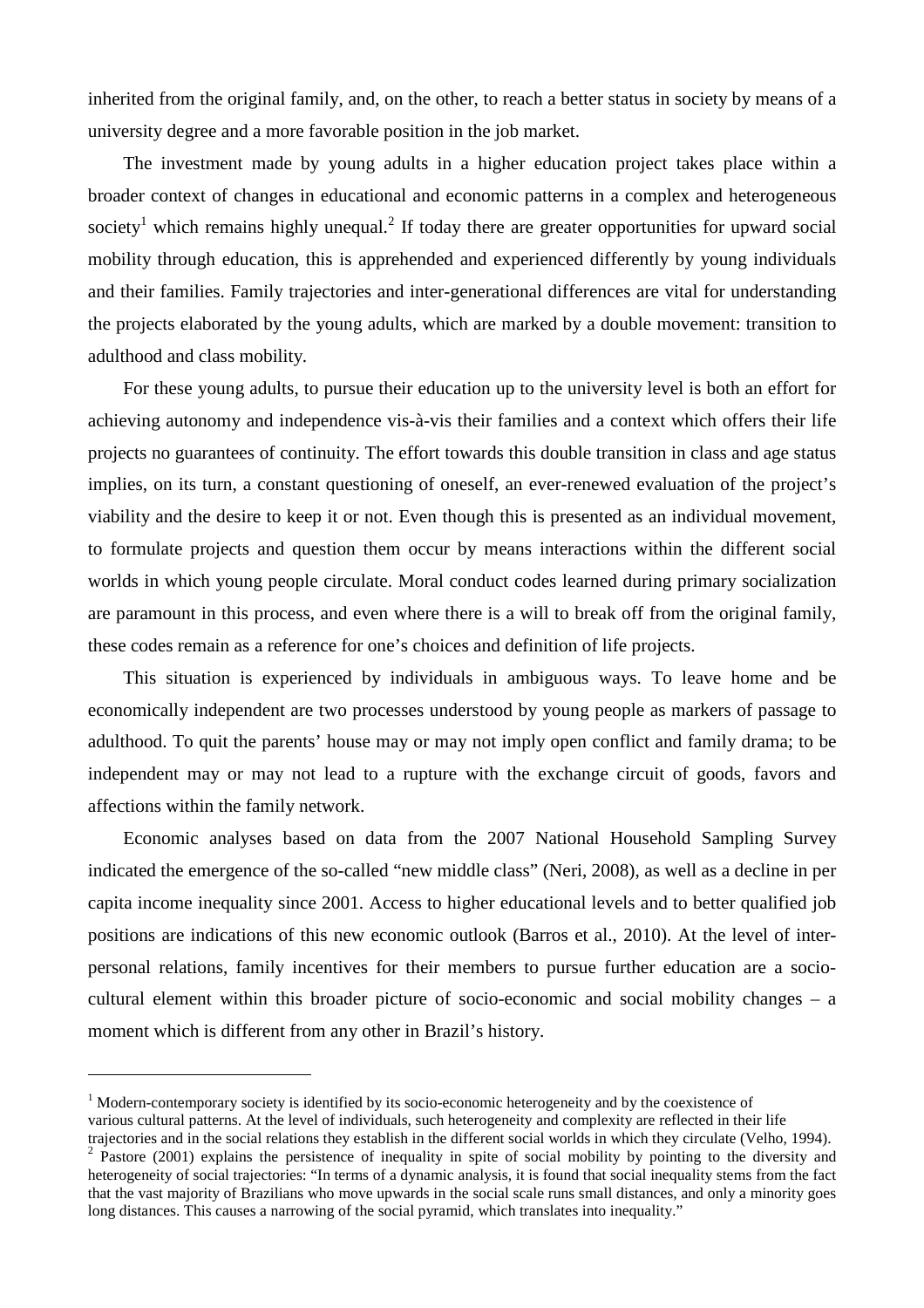Pastore and Silva (2000) argue that social mobility in Brazil since the 1990's has shown a circular movement whereby the occupational rise of some would correspond to the departure of others from the job market due to death, retirement, or descent into lower occupational strata. Education plays a vital role in this process, something which was not the case in previous historical periods when occupational mobility did not require high educational levels.

 These authors approach inter and intra-generational dynamics by comparing the life trajectories of parents and children, as well as the changes that occur during the lifespan of young adults who today enjoy broader access to education: "A good education has become a vital tool for competing and succeeding in an increasingly demanding market" (Pastore, 2001). In economic and sociological analyses, there are different methodological perspectives and more or less optimistic views on the reduction of socioeconomic inequalities. There is consensus though with respect to the role played by education in this process during the last few years.

For the young adults, in spite of social and economic instability, the path to social mobility cannot be understood only by reference to achievements in education and professional careers. World views and life styles are vital for understanding the choices made at this moment in life, and speak to the insertion of each individual in various social worlds and networks of sociability. These correspond to the relative position the individual "occupies in the social space, that is, in the structure of distribution of different kinds of capital […]" (Bourdieu, 1996, p. 27). They define a field of possibilities, the socio-cultural dimensions, and the space for formulating and implementing projects.<sup>3</sup>

The very definition of one's moment in life is an issue for the young. The meaning of being young or adult comprises esthetic patterns and the valorization of certain life experiences and behavior codes. The institutional aspects of the life cycle remain nonetheless important for defining age identity; thus, subjective aspects entertain a tense relationship with socio-juridical patterns.

In anthropological and sociological studies, the issue of life stages, especially with respect to transitional moments, is regarded as a fundamental social dimension for understanding the changing meanings attributed to age and the transformations in family and generational relations (Camarano, 2006; Debert, 2006; Lins de Barros, 2006a, 2006b; Peixoto, 2004).

The contemporary moment has been marked by the flexibilization and blurring of age borders, and the plurality and heterogeneity of generational and age experiences. Ages are no longer understood as chronological references through which individuals enter modern society and are regulated in their rights and duties. This would also imply that such stages define styles that may or

 $3$  For Velho (1994, p. 46), "individual projects always interact with others within a field of possibilities. They do not operate in a vacuum, but based on cultural paradigms and premises shared by particular universes."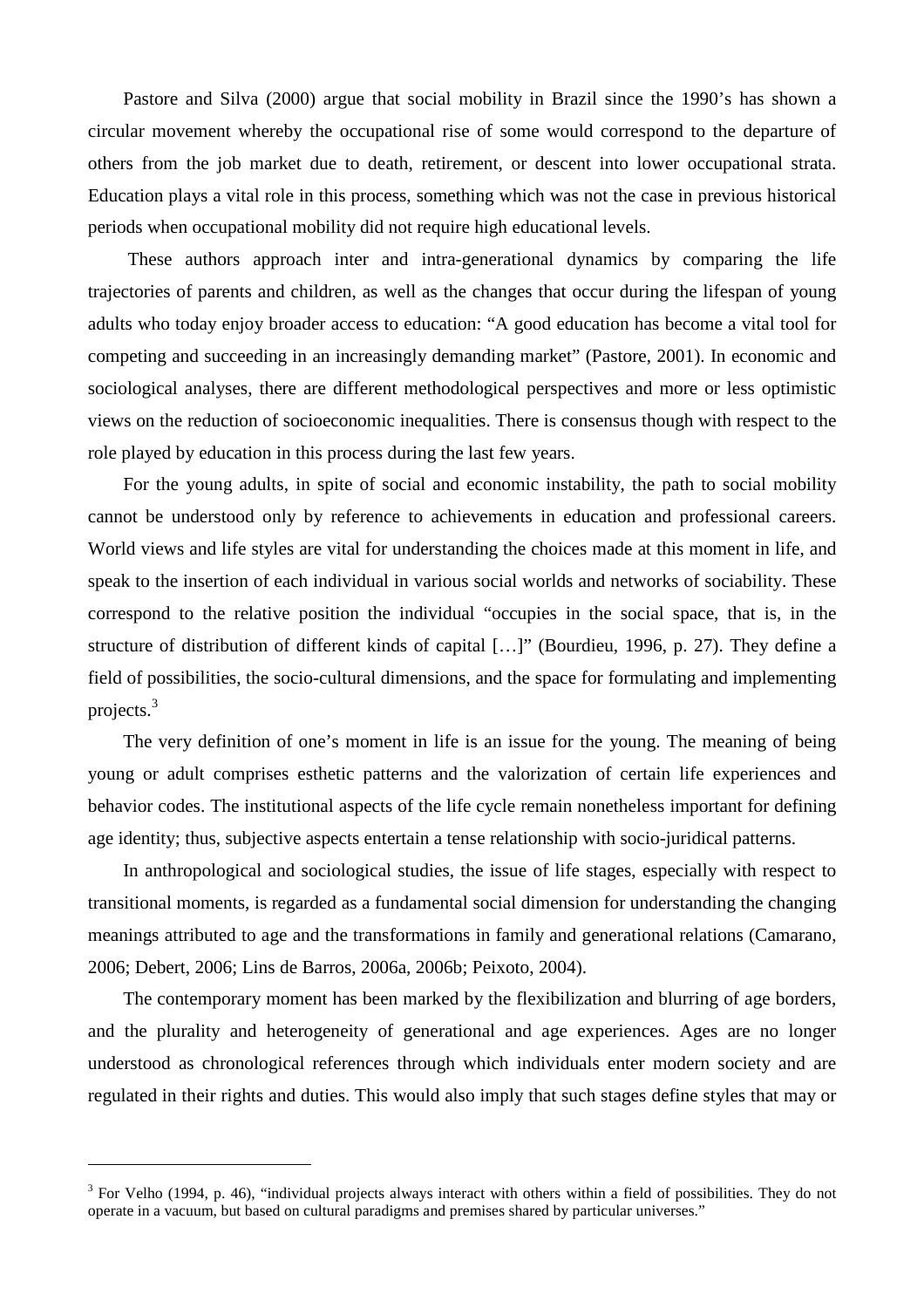may not be adopted, and establish frontiers between individuals and social segments – as is the case with youth or old age as ways of being in the world.

Underlying this flexible and plural characterization of age identities, there is also the assumption of a break in the sequential linearity of life stages and in the expected connection between events in the life cycle. The "traditional" transition from youth to adulthood, identified by simultaneous events such as leaving the parents' home, getting married and joining the labor market, gives way to dissociations between sexuality, marriage and procreation, and differential situations of class, gender and ethnicity which become increasingly relevant for apprehending the process of transitioning to autonomy and independence (Camarano, 2006; Guerreiro; Abrantes, 2004; Heilborn; Cabral, 2006). The uncertainties of the job market, interruptions in education, going back and forth to the parents' house lead to a dissociation between existential autonomy and the social and economic independence typical of this transitional moment. In this literature, along with an emphasis on the social construction of age meanings, life cycle stages are analyzed as they are perceived by individuals in different social contexts, as maturity levels which generate and nourish new types of social hierarchy. Transition to adulthood, for instance, will presume a series of factors which should be made evident beyond chronological age such as experience, responsibility, and social, political and interpersonal commitments.

The formulation of life projects is therefore encompassed by this socio-cultural and economic context where class and gender conditions are fundamental for short, medium and long term perspectives (Franch, 2009; Leccardi, 2005).

# **Studying, working and leaving the parents' home: transitional events and gender differences**

In a previous research project approaching three generations of middle class women, the passage from youth to adulthood was interpreted by means of the transitoriness of life projects, the importance attributed to self-improvement, and the search for professional specialization and love relations. The sequential break of events marking the transition to adulthood is experienced by the permanence in the original family's house, the circulation of these young adults between the houses of divorced parents or grandmothers, and eventual experiences of living alone which happen in parallel with professionalization and sexual experiences. The valorization of individual autonomy shared by the different generations was not necessarily associated with the young women's project of financial independence (Lins de Barros, 2009; Lins de Barros et al., 2009). Differently from the individuals approached in this article, the young women in this previous research had parents with higher education degrees who occupied well-paid positions allowing them to support the extension of their children's dependence on them.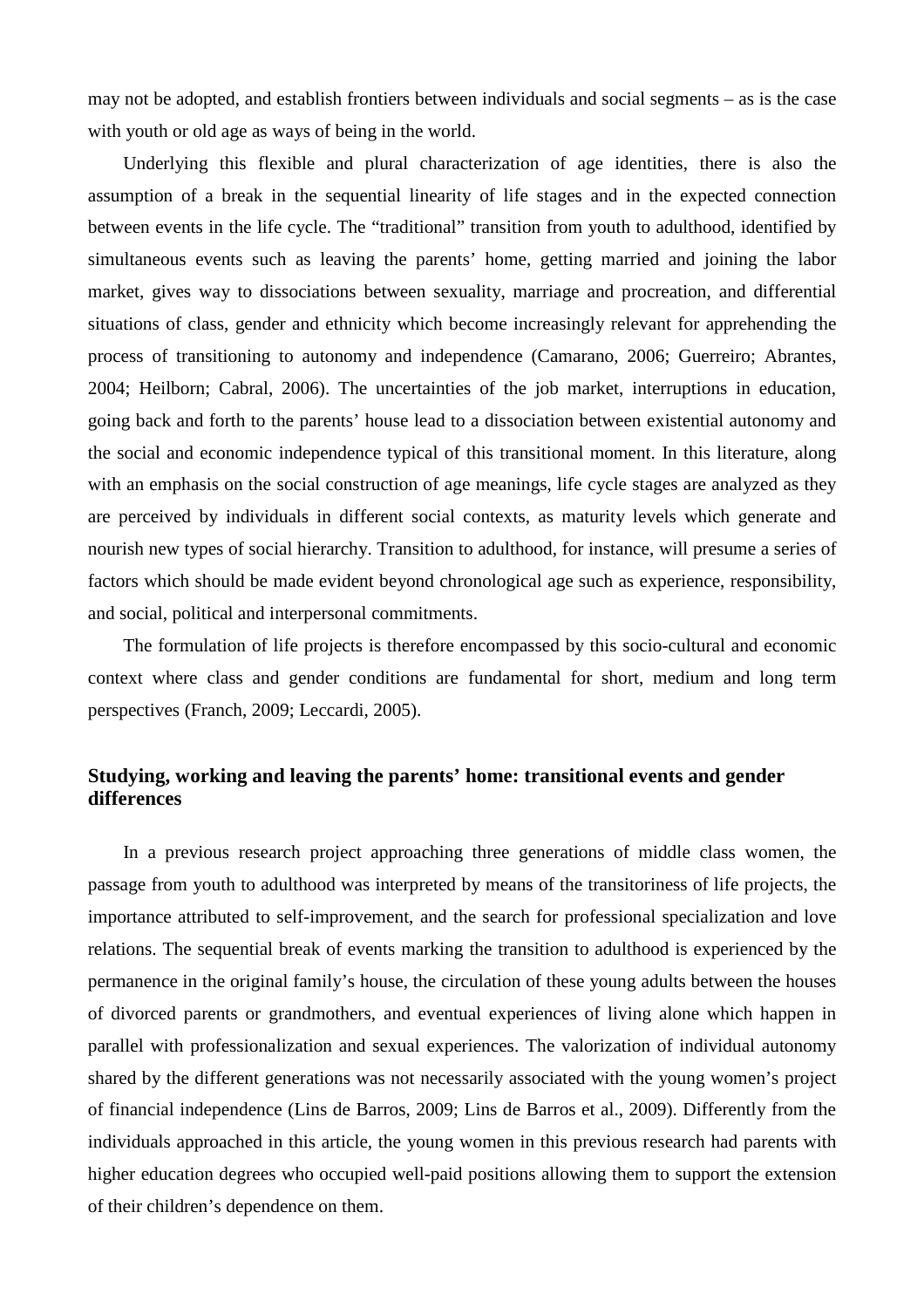The young adults approached in the present study have in common a project of education and social mobility, but there are differences with respect to family trajectories, life conditions, and attitudes towards the possibility of achieving the plans elaborated throughout the years. These are six men and five women who see themselves as belonging to the middle class. Given the importance of education in the passage to adulthood, the chosen age group sought to encompass individuals who were doing or who had completed college education. Age, sex, educational level and class combined with other factors brought to surface by their life stories accounts. These include the project of upward social mobility coupled with a tense process of achieving autonomy and financial independence; it is this project that characterizes the particularity of the universe studied.

Memory and life project are part of a same narrative logic which constructs biographies and trajectories while lending meaning to events and individual actions. Thus, the young adults also talk about their life projects from the standpoint of the situation in which they found themselves today, and of their intention to organize a history of themselves. $4$  In this transitional moment, some culturally validated markers of maturity levels are stressed, such as the possibility of leaving the parental home, working and being financially independent, getting married and having children. In the accounts, the dimensions of age and social class cross with the perception the interviewees have of themselves and of society, as well as with evaluations on changes in personal and family life and in the broader social order.

All research subjects are single, and one of the guys  $(Narciso)^5$  has a fourteen month son. Even though color/ethnicity is not an aspect dealt with in this article, it is interesting to present their selfdefinitions as this might contribute to delineate the profile of this group of young adults undergoing a process of social mobility. Thus, two of the men declared to be white, two *pardos* (brown), one light brown, and the other, "Latin American". Among the women, one declared to be white, another brown, one light brown, one black and the fifth "more like a mulatta".

With regards to education and occupation, men are distributed among the following fields and neighborhoods in Rio de Janeiro: Diego is a teacher in private schools; he graduated in philosophy, and is doing a Master's in this field; his monthly income varies between 1,500 and 2,000 Brazilian reais, and he lives in Vila Isabel (North Region) in a three-bedroom apartment shared with other two fellows. Alex is a telecommunications engineer and is currently unemployed; he lives off of "savings" accumulated during previous jobs and is also supported by his mother; he lives with

<sup>&</sup>lt;sup>4</sup> This research put forth a perspective focusing on the social construction of biographies (Bourdieu, 1996; Lins de Barros, 2006a, 2009; Velho, 1994). It interpreted the meanings brought about by the narratives, contextualizing them as discourses made by the individuals about themselves and society. It proposes to interpret the "flux of social discourse" (Geertz, 1978) by focusing on the conditions under which these narratives were produced and by seeking to identify recurrences of meaning in the different accounts.

<sup>&</sup>lt;sup>5</sup> All the interviewees' names are fictitious.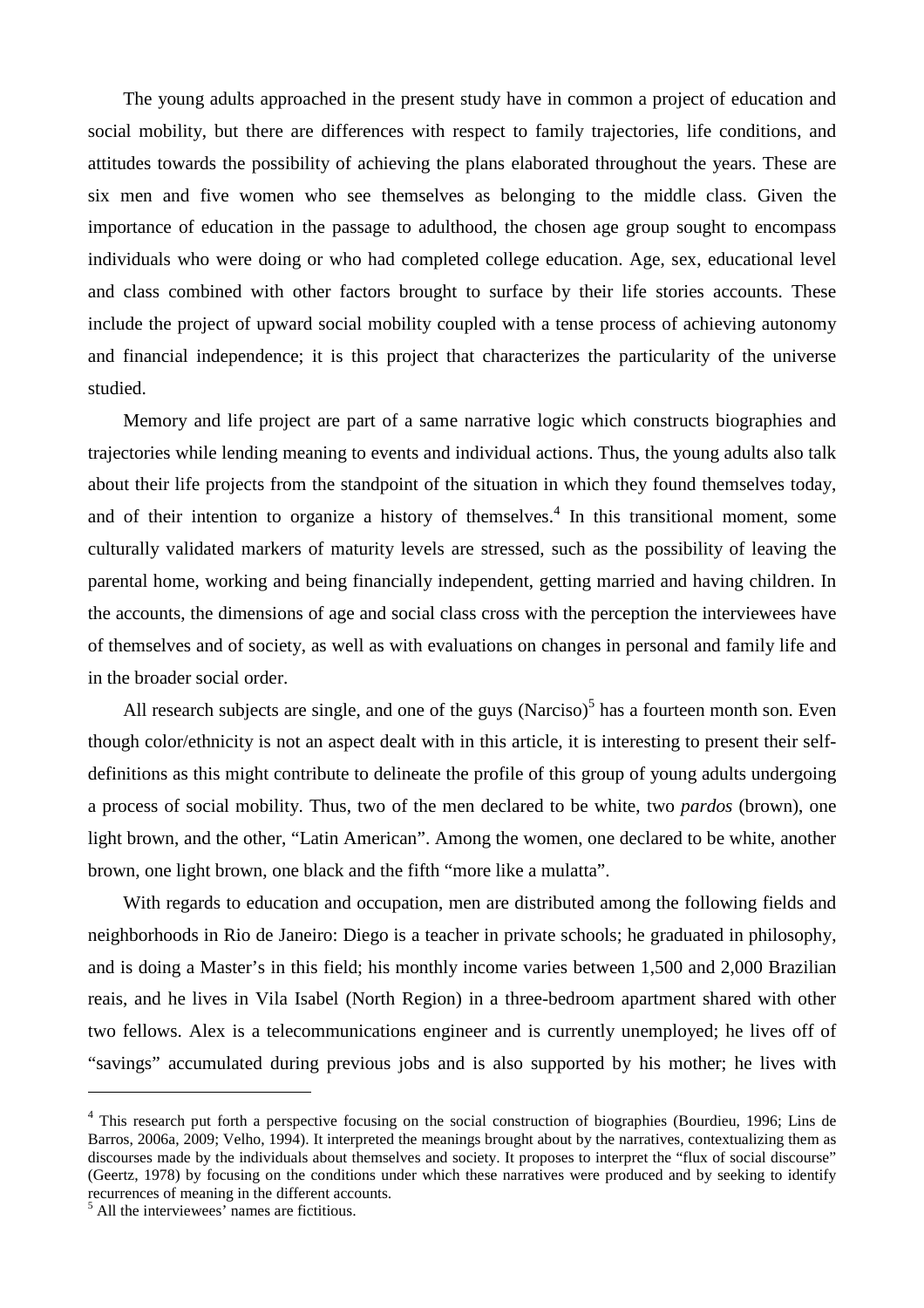Diego. Lucas is an electric engineer with two specializations, one in electrical engineering and another one in security; he works for a large electricity company and earns 4,000 reais a month; he lives on his own in a rented apartment in Vila Isabel. Artur is a physics PhD student with a Master's and a B.A. in this same field; he receives a PhD scholarship with a monthly stipend of 1,800 reais; he shares a rented apartment in Botafogo (South Region) with a men and a woman, both foreigners. Nelson is a languages and literature undergraduate student, and receives a scholarship stipend of 300 reais, for the classes he teaches at his university; his other expenses are paid for by his father within limits which are negotiated between them; he lives with his parents and a brother in the family house in Jacarepaguá, Praça Seca (West Region). Narciso holds an accounting degree; he works as an accountant in an investment bank and has the possibility of making an MBA at the Getúlio Vargas Foundation paid by the bank; he earns 4,000 reais and his family income totals around 10,000 reais, including the salaries of his mother and two sisters; he lives with his mother, three sisters and a niece in an apartment in Bonsucesso (North Region).

The women's residential location, training and occupation are as follows: Sara is a social service undergraduate student and is financially dependent on her parents; during weekdays, she lives in Botafogo with other students, and in the weekends she returns to her parents' house in Campo Grande (West Region). Natália is a physics PhD student with a Master's and a B.A in that same field; she receives a monthly stipend of 1,800 reais as part of her graduate scholarship; her family income, around 3,300 reais, includes her mother's minimum wage public assistance benefit, and her graduated sister's salary of 1,000 reais; the three of them live in a one-bedroom rented apartment in Botafogo. Tatiana holds a pedagogy degree and works as a receptionist in a firm, with a monthly salary of 600 reais; her family income totals around 2,000 reais, and comprises her father's salary and retirement pension, plus payments from rented realty; she lives with her parents and a sister in a house owned by them in Méier (North Region). Ingrid holds a social sciences degree, and is a civil servant working as an administrative manager for the city of Rio de Janeiro; she earns 1,500 reais a month, and her mother and sister help pay her monthly expenses; she lives with the sister and a cousin in a rented apartment in Lapa (Downtown); her mother spends some days a week with her daughters, but she lives in Pedra de Guaratiba (West Region). Laura is a Law school graduate, with Master's in philosophy and is currently a PhD student in social service; after teaching in a private college, she supports herself by means of a 1,800 reais stipend from her PhD scholarship, and shares with a friend the expenses of a rented apartment in Flamengo (South Region).

The educational trajectory of most these young adults included public schools since basic education. According to discourses emphasizing their own efforts and merit, some were able to get scholarships for studying in private schools during high school. Two of these are friends since this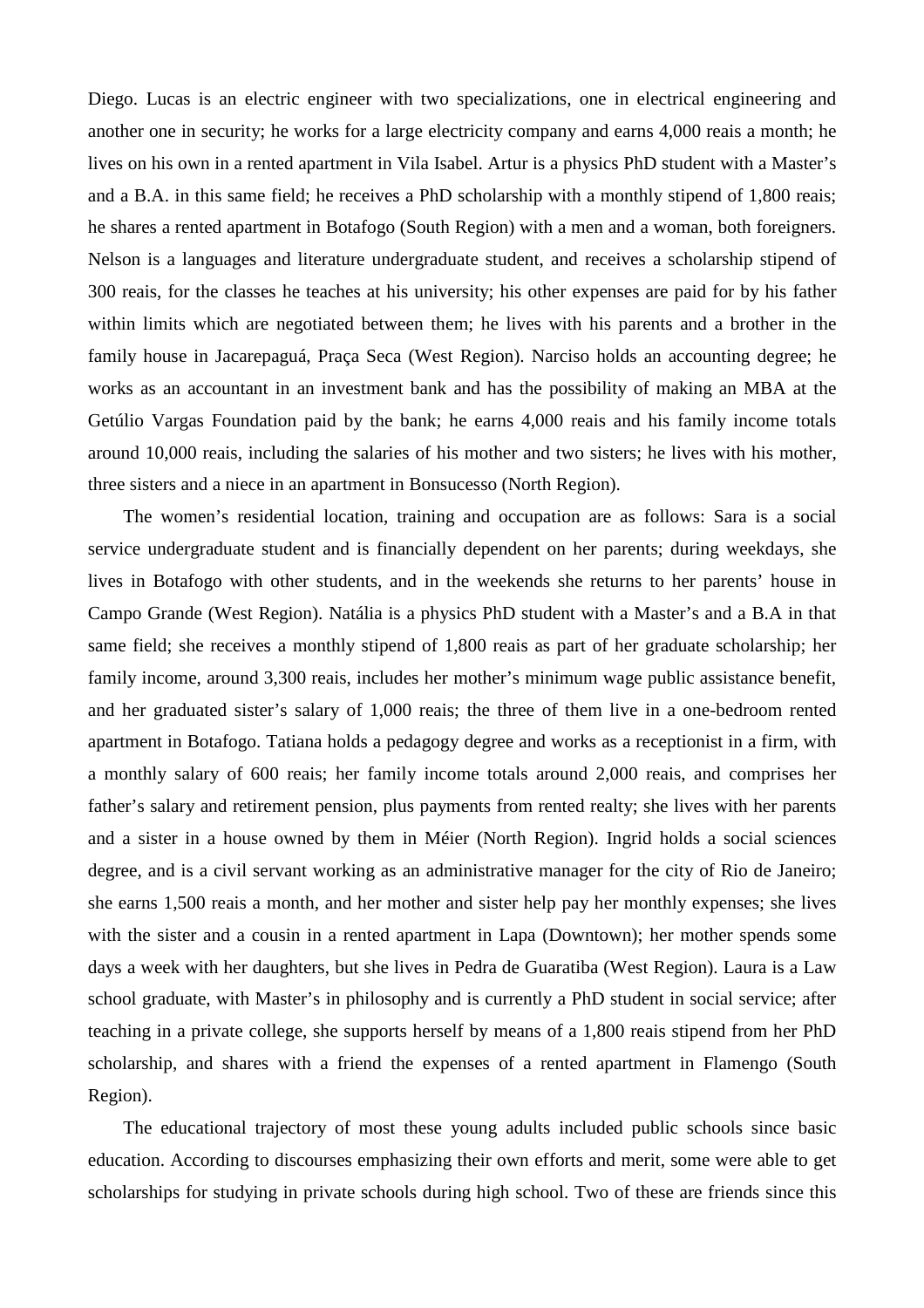period, when they both went to a catholic high school in the South Region. One of them, Ingrid, told of her experience by emphasizing her personal commitment with this project.

There I went and did it again, all by myself, I didn't even told my mom. My mom was scared, "You have no money, how are you going to do it? Soon it will be time for the college entrance exams, you'll have to keep the level up. What now?" "I'll sort this out, don't worry". Then I went back there, did the dynamics and all, my mom was getting disheartened […]. Then I went there to study, my sister also got a scholarship, but my sister was not very nice so her scholarship dwindled with time. There was a time my mother would pay almost full fee for her, while I had a 70% discount.

Similarly, Nelson commented, "whenever a school allowed for those examinations to get a scholarship, I would go there and do them. During one year I had a 100% discount in the school I went, and for getting good grades I also got a 100% scholarship for an English course".

Public universities, be it undergraduate but especially graduate programs, are also present in the trajectories of most interviewees. Some like Lucas did the entire trajectory, from basic education to graduate school, in public institutions:

Public institutions until the very end, the last year of high school in a public school, from kindergarten to the third year. After that, I did a private preparatory course for the university's entrance exam. […] As a matter of fact, I did not spend much with my studies. For college, I also went to a public school, and… After that there were my graduate degrees; one was paid for and the other was public. So, I spent very little with my studies.

In all these discourses, there is the idea of bringing together their own actions and those of their family group so these young people could pursue their university education. This is manifest in scholarships for undergraduate and graduate studies, financial support from the family, and the interviewees' own salaries – this was the case of Narciso and Tatiana, who paid for their college degrees obtained in private schools. These two were not the only ones to work while studying.<sup>6</sup> During high school, some interviewees were already in the labor market. These were "eventual" jobs, like selling underwear or working as a vendor through temporary and fragile employment contracts, not very different from some of their parents'.

Educational mobility is also married with spatial mobility. Most of the subjects have transited, either alone or along with relatives, between different cities and Rio de Janeiro neighborhoods. Significant gender differences in residential itineraries are reflected in the greater geographical mobility of men. The training of this set of interviewees might be a reason for such difference, but it also makes sense if one thinks in terms of gender-based behavior patterns which created better possibilities for men to leave their cities and go to Rio de Janeiro in order to study.

 $6$  As Sposito (2005, p. 106) puts it, "Thus, for the Brazilian youth, school and work are projects that overlap, or that will be differently stressed according to the moment in the life cycle and the social conditions allowing them to live a juvenile life."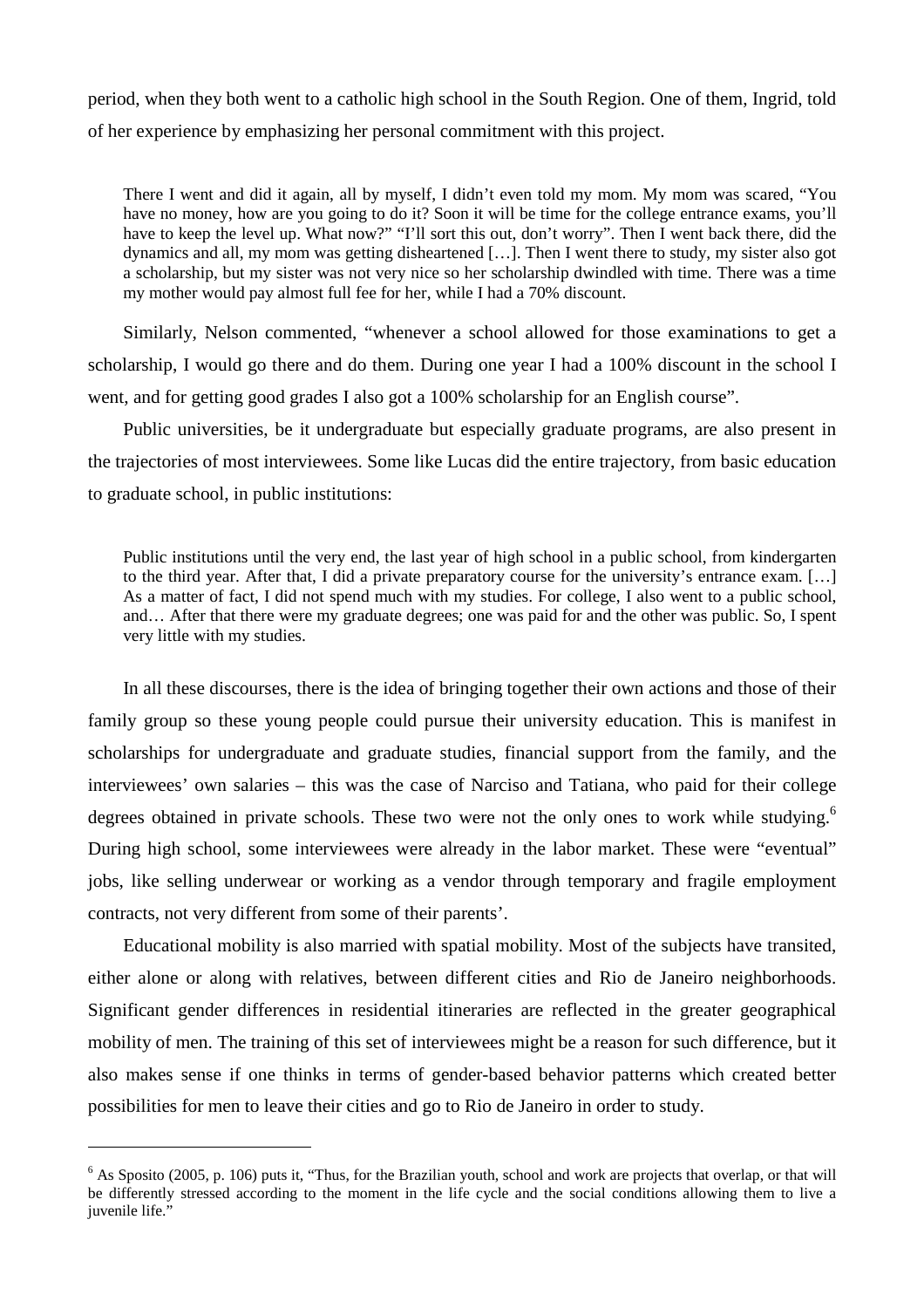The international emigration of Brazilians during the turn of the twenty-first century shows a trajectory which starts with a trip to the United States, where they enter the job market as masons, butlers or maids, and is followed by plans to return to Brazil (Assis; Campos, 2009). This experience is in sharp contrast with that of the four interviewees who left their parents' homes in other Brazilian states or in other cities within the state of Rio de Janeiro in order to continue their studies into higher education, or to seek for a better job. Diego was the one who left home the earliest. When he was sixteen, he left his parents' house in order to join a religious career; he spent eight years in catholic seminars in different cities, and studied until he got a philosophy degree. He moved to Rio de Janeiro in search for a job after he decided to abandon the original project.<sup>7</sup> Alex and Lucas came to Rio de Janeiro on their own after they got into engineering school. Artur continues his studies in graduate school after having lived in Belo Horizonte with some relatives' friends in order to prepare to take the entrance exams at the university in Viçosa (Minas Gerais state), where he attended college while living in a student dorm.

The other two subjects who never left the neighborhood they have been living since childhood are considering the possibility of leaving the house. Narciso's financial independence allows him to consider the idea of living on his own, and plan the financed purchase of an apartment. His financial independence is linked to his responsibilities towards his family and son. He has been working since an early age, and paid for his undergraduate studies.

I have been working for a long time. Let me see… I've sold nuts on the streets, I was a delivery boy for De Millus, I delivered underwear, I have worked as a locksmith, a telemarketing operator, I have done some internships, an internship in TIM [mobile phone company] for two years, then in a foreign company which was pretty much the same thing. Then I went to work with auditing, I audited for a Swiss bank, a little over a year, one year and a half. Then after that, I moved to the bank, to the BBM bank where I work today.

Just as the other interviewed men, Narciso understands that he cannot afford expenses beyond his economic condition, and knows which steps he can afford to take – even being someone who does not go without spending on leisure and on his two "girlfriends", one of them the mother of his son. The reason behind his project of leaving the house is therefore less the cohabitation with his mother and sisters than the realization of his independence.

For Nelson, it is the search for privacy and freedom that leads him to look for an apartment for himself. The conflict-ridden relationship with his father due to his sexual orientation and the presence of a brother with serious psychological problems have led him to seek his mother's support in order to carry out his project of leaving the parental home. The perception of the

 $<sup>7</sup>$  The transit allowed for by religious life made easier Diego's displacement and his project. It is not possible to delve</sup> deeper into this question here, but this will be done in the future.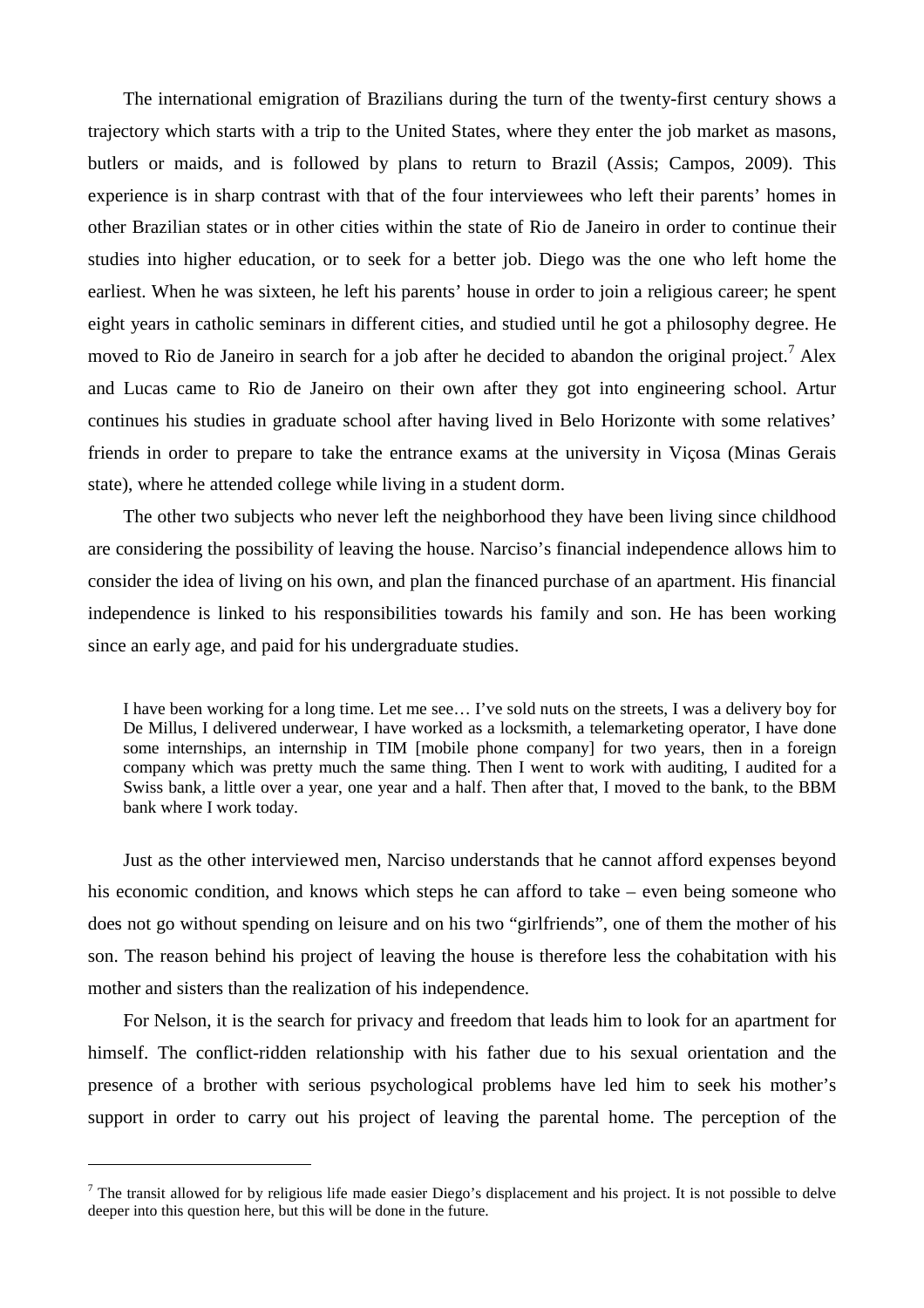constraints and conflicts he faces for preserving his privacy and freedom to take home friends and boyfriends brings his experience closer to that of the interviewed women – with the exception of Sara, as will be seen below.

Among the women, four live with their parents, with the mother, sisters and cousins. Even though Sara spends her weekdays in an apartment shared with other female university students, her reference is the parents' home in Campo Grande, in the city's West Region. The experience of living away from her parents and together with other young women has prompted her to dedicate much of her time to religious activities among evangelical university students. Sara refers to the apartment she shares with the other students as the "Alpha and Omega office". The house in Campo Grande is her family home. This experience is a moment of transition and definition of future projects guided by religious militancy, a sort of preliminary experience of leaving the parents' house which follows a more or less defined direction. This experience is similar to the one found previously in a research I carried out among university students who make of their individual migration to Rio de Janeiro a transitional experience towards an independent and autonomous life (Lins de Barros, 2004). In any case, Sara does not think of a future separately from family plans, as she intends to work at her parents' shop after graduating while conciliating this activity with her religious militancy.<sup>8</sup>

Natália has had two experiences of leaving and returning to the parents' house. In one of them, when she was nineteen, she lived with a boyfriend for five years and then returned to the house where she lived with her mother, a sister and an aunt. The one year and seven month period she spent in Germany during her PhD, when she had to face on her own life in a foreign country, was also lived as an experience of having left the parental home. Upon her return to Rio de Janeiro in order to live again with her mother and sister, she felt a retrocession in her difficulties for readapting to family life. This was manifest in constant negotiations over everything, from financial to affective issues. Her project of having a place for herself, where she plans to constitute a family and take her career forward, does not exclude her responsibility towards her mother, whose hearing is impaired. Therefore, the plan of leaving the house includes a close relationship with her mother. Responsibility is part of her project of autonomy and freedom.

Laura has left her parents' house in Maricá (Rio de Janeiro state) in order to pursue her college studies. At that moment, she lived with her sister in the city of Niterói, also in Rio de Janeiro. Later on, a job in Rio de Janeiro has again driven her away from the parental home. After renting a room for a while, she was finally able to share an apartment with a friend.

<sup>&</sup>lt;sup>8</sup> Religious militancy should be stressed in Sara's life project. This topic, which is vital for understanding the trajectory of individuals in Brazilian society, would demand a literature review which could not be done here.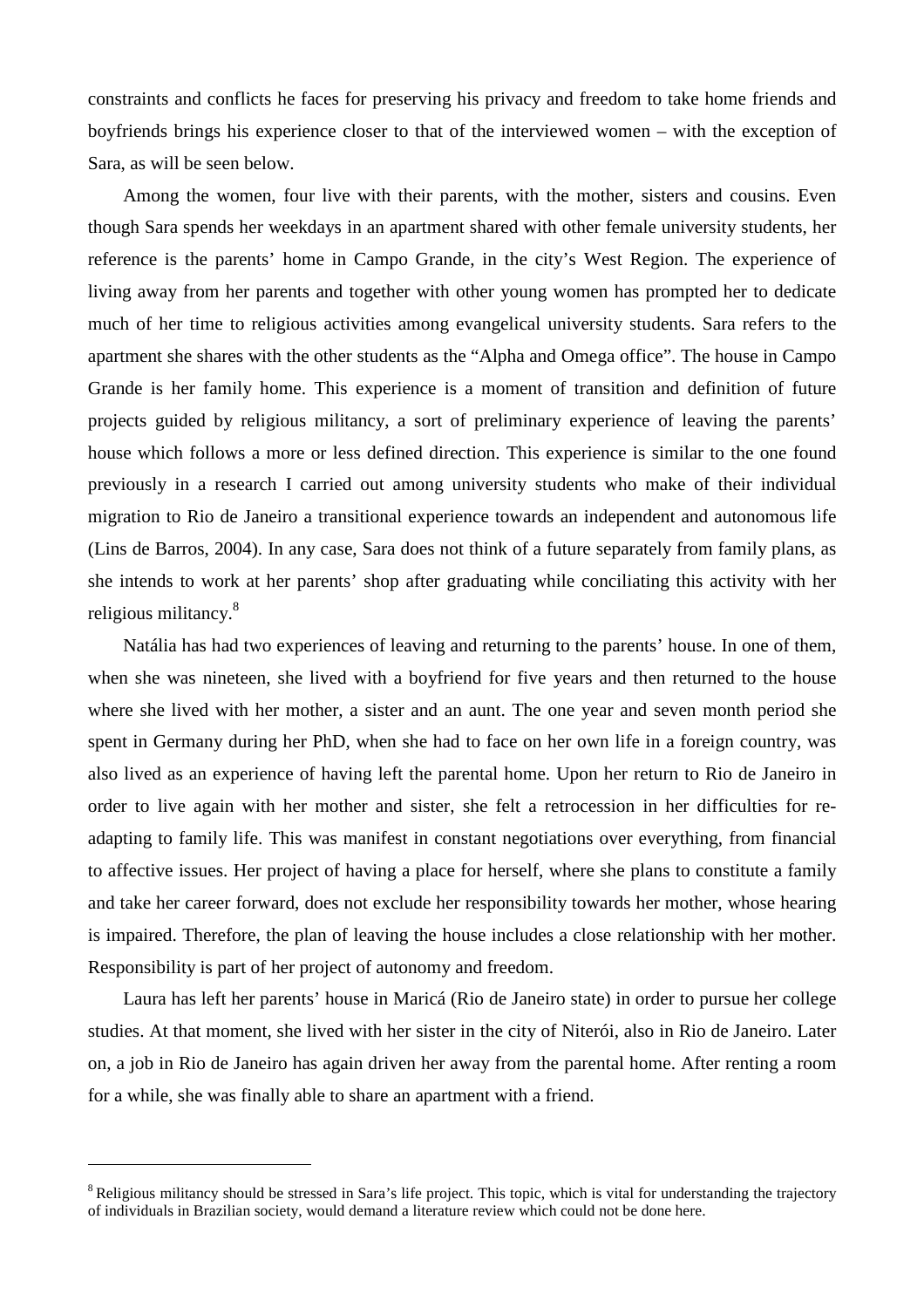With the exception of Sara, the youngest among all female interviewees, the others show more clearly a desire for privacy and freedom which is to be fulfilled by leaving the parents' house. For Natália, Tatiana and Ingrid, a tense and conflict-ridden relationship with the parents or sisters has been an important factor in their desire to live on their own, which is nonetheless hindered by unfavorable personal and family financial conditions. Referring to her sister in response to a question about how she would get an apartment for herself, Ingrid showed irritation towards the situation she lived in and her sister's behavior and attitudes towards their apartment's common space:

It would not be at all like this mess here. Look, these belong to my sister, who is an arts graduate [she points to the shelves with various materials – paper, plastic, boxes…]. She thinks the apartment is her studio, so she gets mad when we try to keep things tidy. No, each furniture has a color. My mother will buy things and we say, "Mom, isn't it all dark?" Then she brings these light-colored things, it's all a mess.

Natália and Ingrid define very well the role played by family relationships in supporting them financially and in organizing the domestic environment. The idea of responsibility permeates the meanings they ascribe to their own lives. Natália works since she was fifteen, and, since she never had full scholarship, she paid for part of the fees in the schools she attended. Based on calculations she made on the household budget, she shows how herself, her mother and her sister – who "took a little longer to become responsible" – contribute to expenses with food, rent, medicine, and clothing. Ingrid reports on her own effort and persistence for getting scholarships in private schools. She follows her mother's recommendations for an independent life project based on work:

"You have to work, you have to have your own money, your first husband has to be your occupation, a worthy job, so you can take care of your own lives, have a house, a ceiling, a field." Thus, this idea is quite insisted upon here in our house.

Tatiana gives more importance to the comfort she finds in her parents' home than to the search for a new residence. In her parents' place she can count on the available furniture, appliances, paid telephone, internet and health care bills, as well as on her mother's domestic work – she pays for her to take care of her clothes. Thus, to stay in the room she shares with her sister is a strategy for dealing with paternal control and intrusions on her privacy. She is also willing to cover for eventual financial difficulties faced by her father, as when she paid for his credit card bill. When recalling this fact, she highlights the idea of responsibility and family reciprocity, defined by Tatiana as "care", a terms she uses to describe his father's concern with guaranteeing the family's basic expenses as well as a "certain comfort".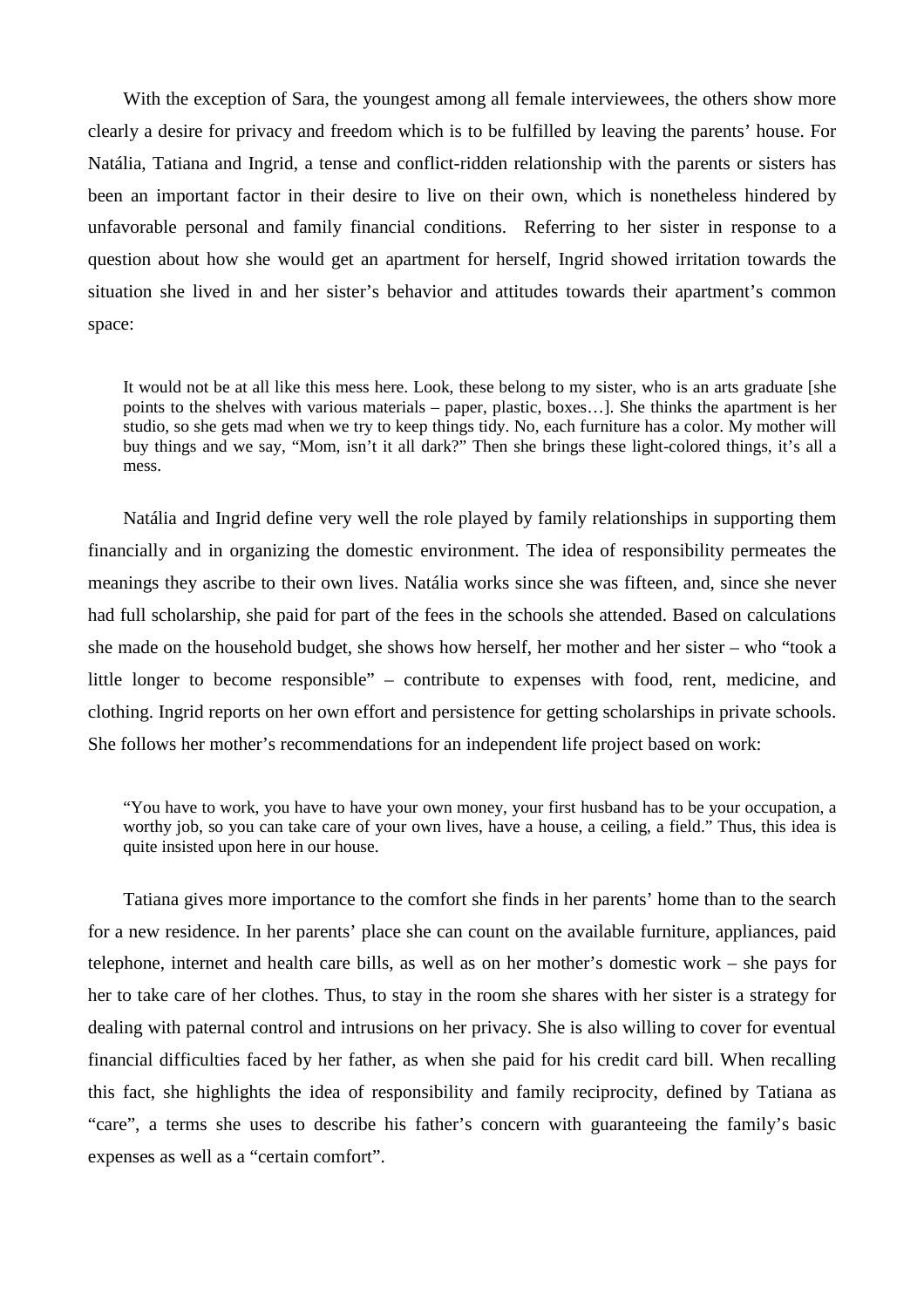Religious experience has also contributed to the profile of this research universe, and makes up, along with representations on the family, a picture for distinguishing between young males and females. All men have identified themselves as Christians, mostly Catholics, and there is no passage through other religions or churches. Among women, relationship with religion shows a less traditional character, tending to follow individual and transitional choices – with the exception of Sara, who is evangelical and an active participant in the Alpha and Omega "Christian student movement", for which she plays a leadership role in the university campus. Natália is a Catholic "by training". Tatiana is sympathetic to "spiritualism". Ingrid currently attends a messianic synagogue. Laura goes to umbanda, but she was once a Catholic and has already attended candomblé.

Religious transit in the case of women and the continuity of a family-based religious reference in the case of men may become at once clearer and more complex when one looks at this religious dimension along with the greater or lesser tension and drama in family relations, as discussed above. This is seen in the more direct forms whereby men engage with their parents, that is, by not making problematic the financial aid they provide when they are in a better financial condition. Of the men interviewed, only Nelson showed a discourse filled with tension; he remains "stuck" in his room all day in order to study, listen to music and try to engage in internet conversations via MSN, Twitter, Fotolog, or YouTube. He communicates with his father – who acts as a quite impersonal "bank" – through paper notes: Nelson writes down how much he needs and his father leaves the amount solicited on the same piece of furniture. Nelson never abuses this fatherly bank.

But even in this case as well as in Tatiana's, who feels watched over all the time by her father, the view is that the parents, and above all the mothers, are a reference for life and for work understood as a value. Natália is the only one who declared to have learned nothing with her mother and much less with her father, with whom she has not being in contact for years. Here, there are also gender differences. Diogo encapsulates what men think of their parents in the expression "a model of achievement". Narciso develops this perception further when referring to his mother, who became a widow very early in life:

My reference is her. Even with all the difficulties which came along with losing a husband having four children, she did her thing and raised us. None of us has become a criminal, no one followed a wrong path, all of us have focused on studying and on progressing. And this has nothing to do with remaining close to us, because she used to work a lot. I have her as… as… not as a mirror, but as a model, so to say.

Even while holding a more critical perspective, the women also presented the values received from their fathers and mothers as a life legacy important for positioning themselves in the world, and, above all, for their future projects. Female work becomes a definition for being a woman, as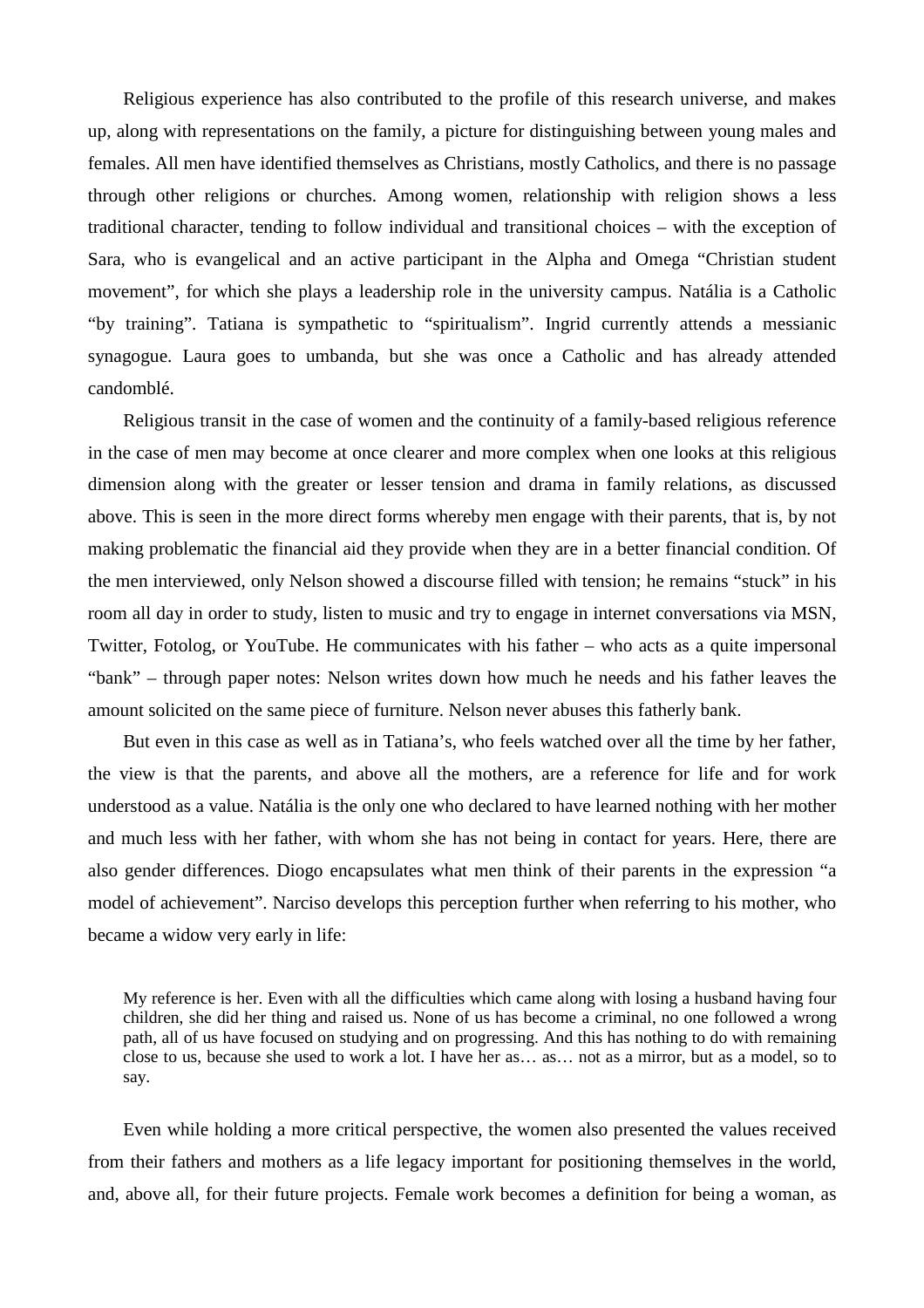Ingrid has put it with respect to her mother's advice on marrying first of all work, and only then seeking a husband. Tatiana's determination for continuing to work and not replace the fatherly authority with that of a husband is perceived as an attitude similar to the one experienced by her parents, who struggled against her motherly grandparents who opposed their marriage – they were nonetheless able to keep "struggling" and acquire their own house. Laura on her turn sees paternal values as responsible for her professional training, and as well as for her position in the world marked by respect for others and concern for political events and injustices.

#### **Social mobility and transition in the life cycle: intertwined phenomena**

Struggles, hardship, overcoming social life conditions, effort and hard work set the tone for the subjects' accounts on their parents' life and moral legacy for their own life projects. Thus, even with the familiar crises mentioned here especially by the women and by Nelson, the interviewees did not feel they have had, or will have, a significant break with parental values. Except for Natália, all young adults interviewed singled out their parents as the most important references as far as moral standards are concerned. The parents' life trajectories are perceived and valued for their positive achievements, such as overcoming unfavorable social conditions or valuing honest work. This would have opened up social mobility perspectives for their children, so they would have their own life projects. This picture is not so different from the one painted by Oro (2004) and Machado (2004) in their analyses of research data on representations by university students and professionals on the values they inherited and on their references in daily life. Both studies found that the family, in its multiple and new modalities, is represented as a foundation for forming the individual character, as well as an important reference for defining their religious affiliations.

An outcome of expected mobility is the gradual distinction of young adults vis-à-vis their parents due to their new social interactions and experiences. University life, for instance, may both define an opportunity for upward mobility (an idea which, as remarked above, is shared by the family nucleus) and open up a window for the quest for individual independence and freedom.

Even in the case of those whose parents have a higher education degree (Narciso's mother is a social worker and Nelson's father concluded engineering school after marriage and fatherhood) or who entered college more recently (such as Artur's father), there is a process of educational and professional distinction vis-à-vis their fathers and mothers.<sup>9</sup> Diego's parents worked "in the fields"; today, he is a mason and she is a maid. Artur's mother is a seamstress. Ingrid's mother works for the city as an assistant nurse and part-time as an attendant; Sara's parents run a market in Campo

<sup>&</sup>lt;sup>9</sup> Narciso talks about his mother's trajectory at various levels: educational, professional and spatial. The latter refers to her displacement from a slum to an apartment in the North Region. His narrative seeks to present an exemplary case, with the clear intention of demarcating his values of reference.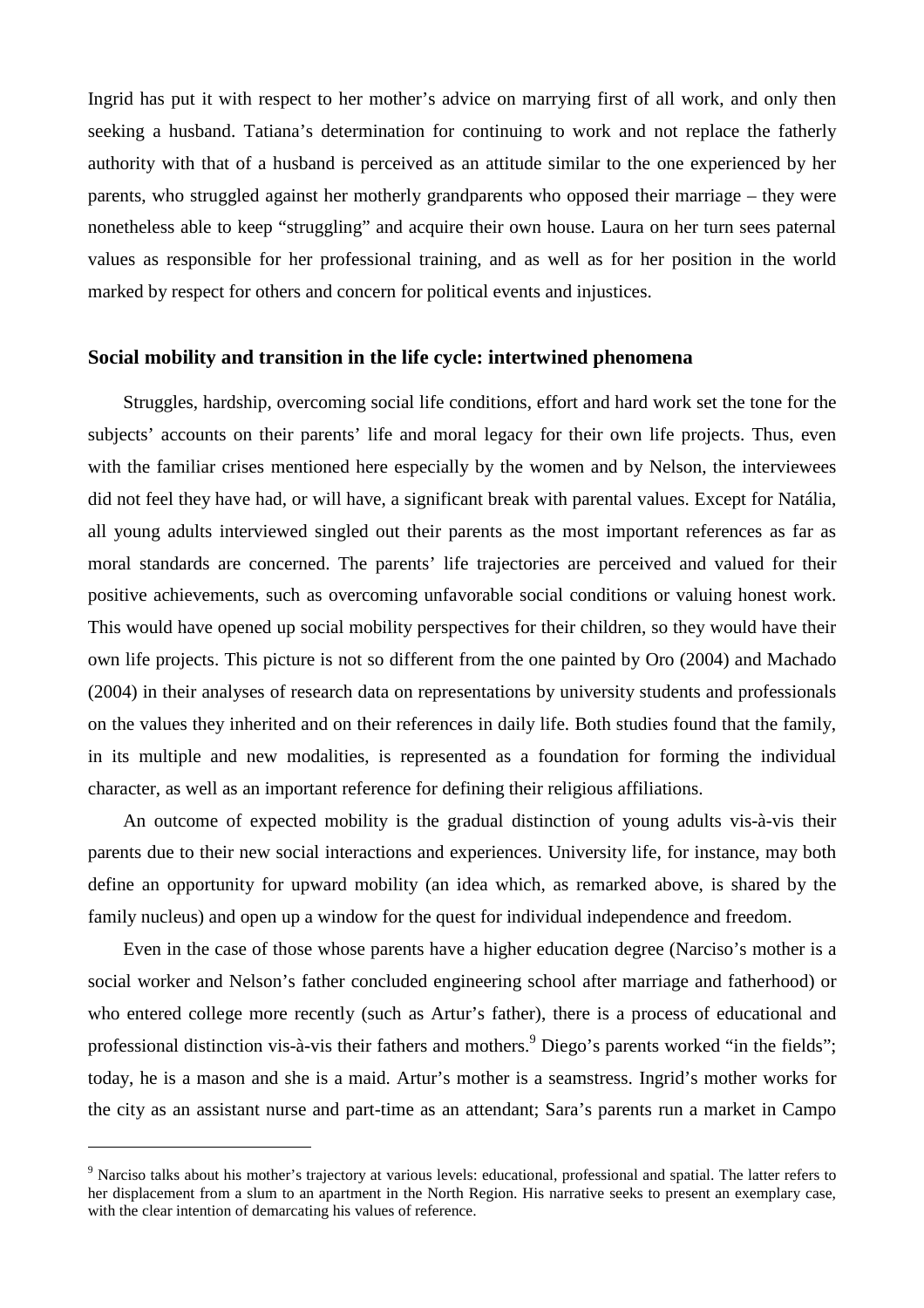Grande. Laura's father owns a barber shop in Maricá and her mother is a basic education teacher. Alex's mother was a bank cashier for many years and is today unemployed, just as his father, who has made some attempts at starting his own "business".

For these young adults, upward social mobility is triggered by a higher education diploma, as explained by Narciso:

Yes, she rose, because my mother has a Master's or something like that, so I think this was vital for her to rise. My financial evolution also took place after I graduated. My salary almost doubled. No, it was an almost 150% increase. This owed much to my degree.

To delineate this research universe in terms of class condition meant to observe the elaboration of social distinctions made from the point of view of family history and in relation to the field of possibilities which had been laid out for each of the interviewees. Thus, during research attention was given to social trajectories, networks of belonging, experiences of mobility within the family and by each of the subjects, and their contact with groups and circles affecting their world view and life style (Velho, 1994). The social site that they construct at this moment in their life trajectories defines, in Ortner's terms (Ortner, 2003), a class project by constituting a desire for change in one's position and for a constant investment in the construction of a class identity.

The social mobility characterizing these young adults' trajectories should be apprehended based on their biographies and family trajectories. These are vital for understanding how young people coming from low education families and standing precarious work conditions were able to join a university and are seeking work positions closer to their professional and financial aspirations, which are marked by prestige and status. In a way, the economists' evaluations singling out education as the best condition for accessing goods are reproduced in the subjects' positive discourse about the acquisition of educational and cultural capital.

Prestige and pride are distinctive marks of some of the young adults who were the first in their families to go to a university.

I am the only one who has been able to enter a public college and achieve. I came from nowhere, and I am now earning some money through what I have studied, and being successful. So this ends up being an example for the entire family. What they think of it? They are proud… I returned home for the end of the year celebrations and there are now a lot of neighbors who know me, and I don't know them.

The women, even those who pursue continuous qualification in graduate school, have a more critical stance towards the possibilities made available to them. Ingrid has put this perception most clearly. A social sciences graduate at the Federal University of Rio de Janeiro, she is today employed in the administration of a city hospital. She deals critically with her social position: "I see myself as belonging to the class C, I don't like a creeping and crawling middle class. I think I am a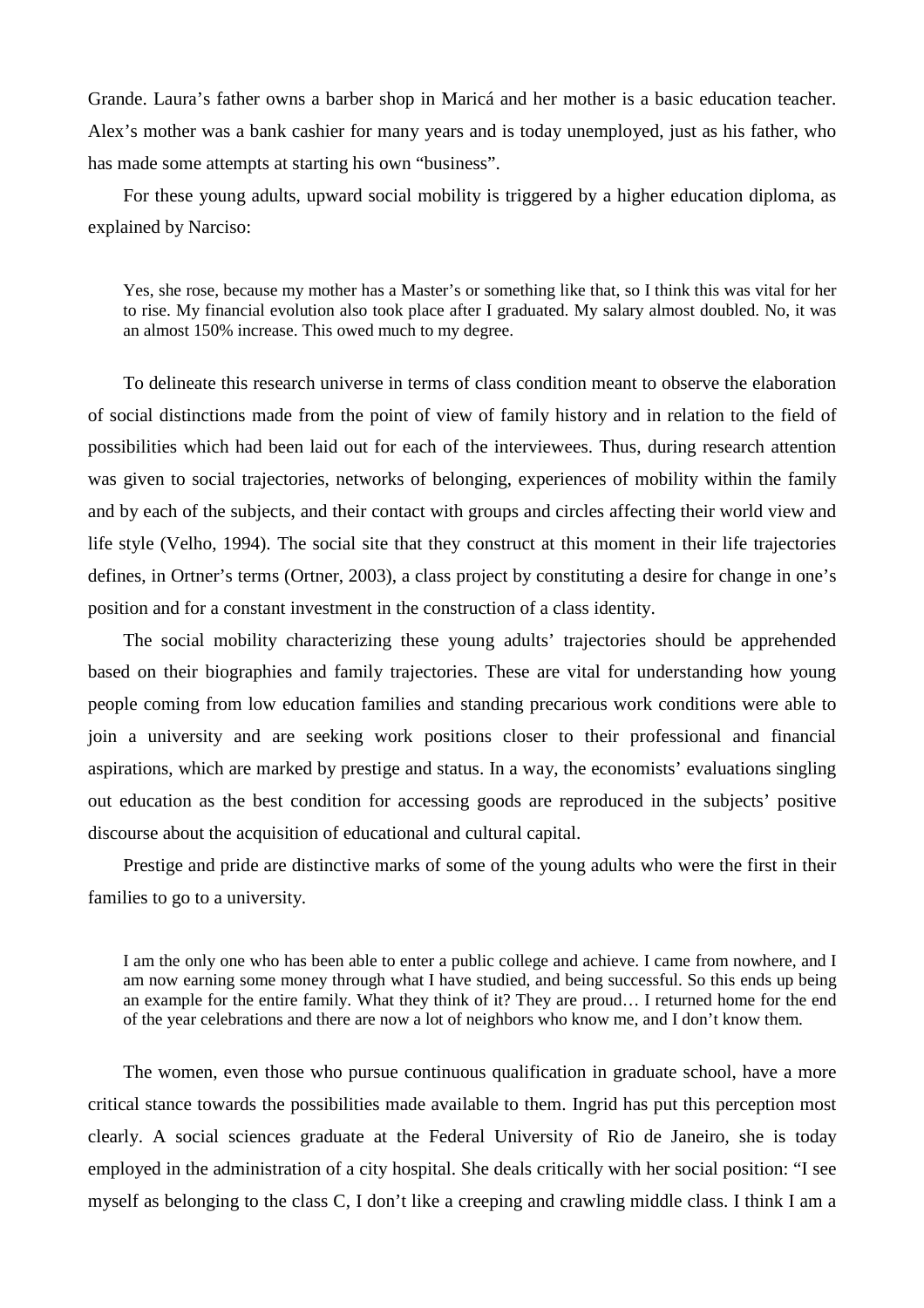bit below the creeping and crawling middle class." This critical view, impregnated with the knowledge she acquired during the social sciences course, made Ingrid the only one who did not consider herself as part of the "middle classes". All the others saw themselves as belonging to a segment of the middle classes, which today is made up of a "middle class", "middle middle class", "lower middle class", "ascending middle class", as Narciso has put it.

Class distinction and hierarchy become a yardstick for comparison, first of all, with the parents' generation, then with one's own childhood and with other social segments, with respect to the conditions for access to higher education and consumption.

To buy a computer, a television set, a sound system, to pay for one's trips, leisure and so forth, to plan the purchase of a car or an apartment through installment plans, put them on a par with the middle classes according to their own accounts. The project of pursuing one's education further and getting better positions in the job market completes the definition of class showed by these young adults.

To conclude, we have seen that there is a project of social mobility intertwined with the transit to another moment in one's life trajectory. Freedom, the preservation of intimacy, the possibility of independence through work and relative disembedding from the family are presented as fundamental elements in this transitional movement between classes and maturity levels. One can be young and adult at the same time; to have independence and be affectively dependent on the family; to have children and not get married; to be economically responsible for the family and to aspire to privacy; to live with one's own subjective and objective uncertainties, as well as with those of one's parents. There is nonetheless a feeling that these correspond positively to the social expectation of moving on to another level of life, even if this is not ritualized. In this sense, the life cycle is the temporal marker of one's trajectory. In the contemporary moment, this marker points precisely to the complexity of society, where individualistic and traditional values coexist in the actions of a same individual, in independence and autonomy projects, and in the preservation and valorization of the family's institutional and affective ties.

These young adults' life projects do not translate into a "hardening" of life, as Nelson evaluates when he defines a young person as a "non-paralyzed adult". Just as the parents who got into college "not on the right age", they too may think that the future does not end with a college degree and a position in the job market. On the other hand, all of them highlighted their personal responsibility towards their family and themselves. Far from being attached to conspicuous consumption and the satisfaction of immediate desires, they make plans, financial investments, share household expenses and help their parents. Next to such responsible attitudes and amidst inter-family conflicts, these "good boys" and above all "good girls" do not show a traditional pattern for constituting a family and love ties: to get married is a short term possibility for the men. For the women, to get married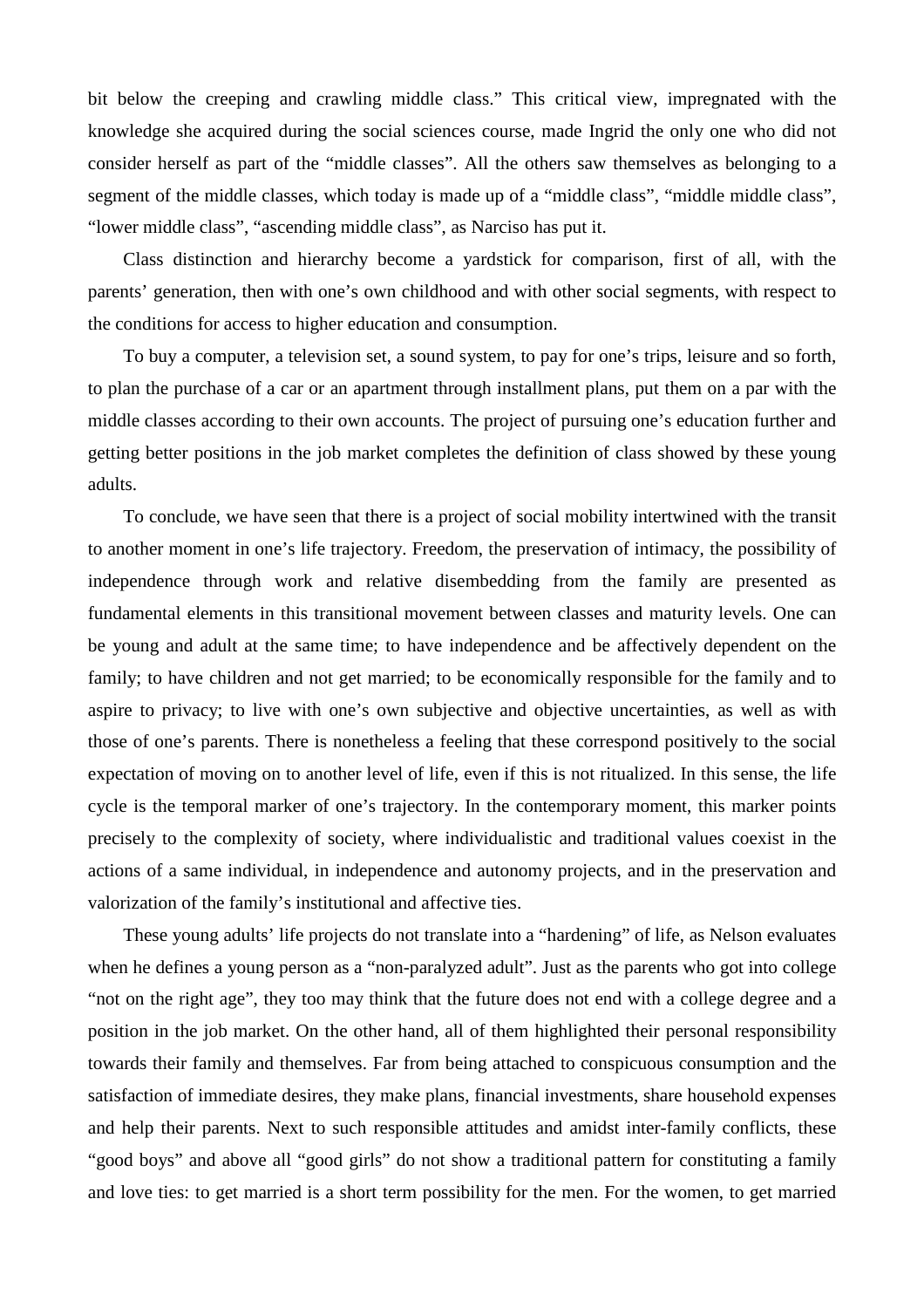(or "live together") will only happen when they are sure they can sustain their own independence and autonomy. In this respect, it is worth recalling Ingrid's mother's advice: to marry work first and foremost.

The different ways by which the men and women in the studied universe perceive the possibilities for realizing their life projects deserve a new research investment for delving deeper into other aspects, such as their disheartening with respect to future professional plans, and the plausibility of marriage vis-à-vis principles of female autonomy and independence.

Our analysis of the transition to another life stage by means of social mobility projects showed a process and a disposition for similar action. Simultaneously, it unveils distinctions internal to the social universe studied, which point to the plurality of life experiences and different interpretations constructed by young men and women about their own life trajectories.

#### **References**

ASSIS, G. de O.; CAMPOS, E. C. De volta para casa: a reconstrução de identidades de emigrantes retornados. *Tempo e Argumento*, Florianópolis, v. 1, n. 2, p. 80-99, Jul./Dec. 2009.

BARROS, R. et al. *Determinantes da queda na desigualdade de renda no Brasil*. Rio de Janeiro: Instituto de Pesquisa Econômica Aplicada, 2010. (Text for debate n. 1460). Available at http://www.ipea.gov.br/sites/000/2/publicacoes/tds/td 1460.pdf. Last accessed, 28 Jan 2010.

BOURDIEU, P. *Razões práticas*: sobre a teoria da ação. Campinas: Papirus, 1996.

CAMARANO, A. A. (Org.). *Transição para a vida adulta ou vida adulta em transição?* Rio de Janeiro: Instituto de Pesquisa Econômica Aplicada, 2006.

DEBERT, G. G. A antropologia e o estudo dos grupos e das categorias de idade. In: LINS DE BARROS, M. M. (Org.). *Velhice ou terceira idade*: estudos antropológicos sobre identidade, memória e política. 4. ed. Rio de Janeiro: FGV Editora, 2006. p. 49-67.

FRANCH, M. Tempos por vir: a construção simbólica do futuro entre jovens de grupos populares. In: Annals of the XIV Brazilian Sociology Conference. Working group: generations in contemporaneity. Rio de Janeiro, Jul 2009.

GEERTZ, C. *A interpretação das culturas*. Rio de Janeiro: Zahar, 1978.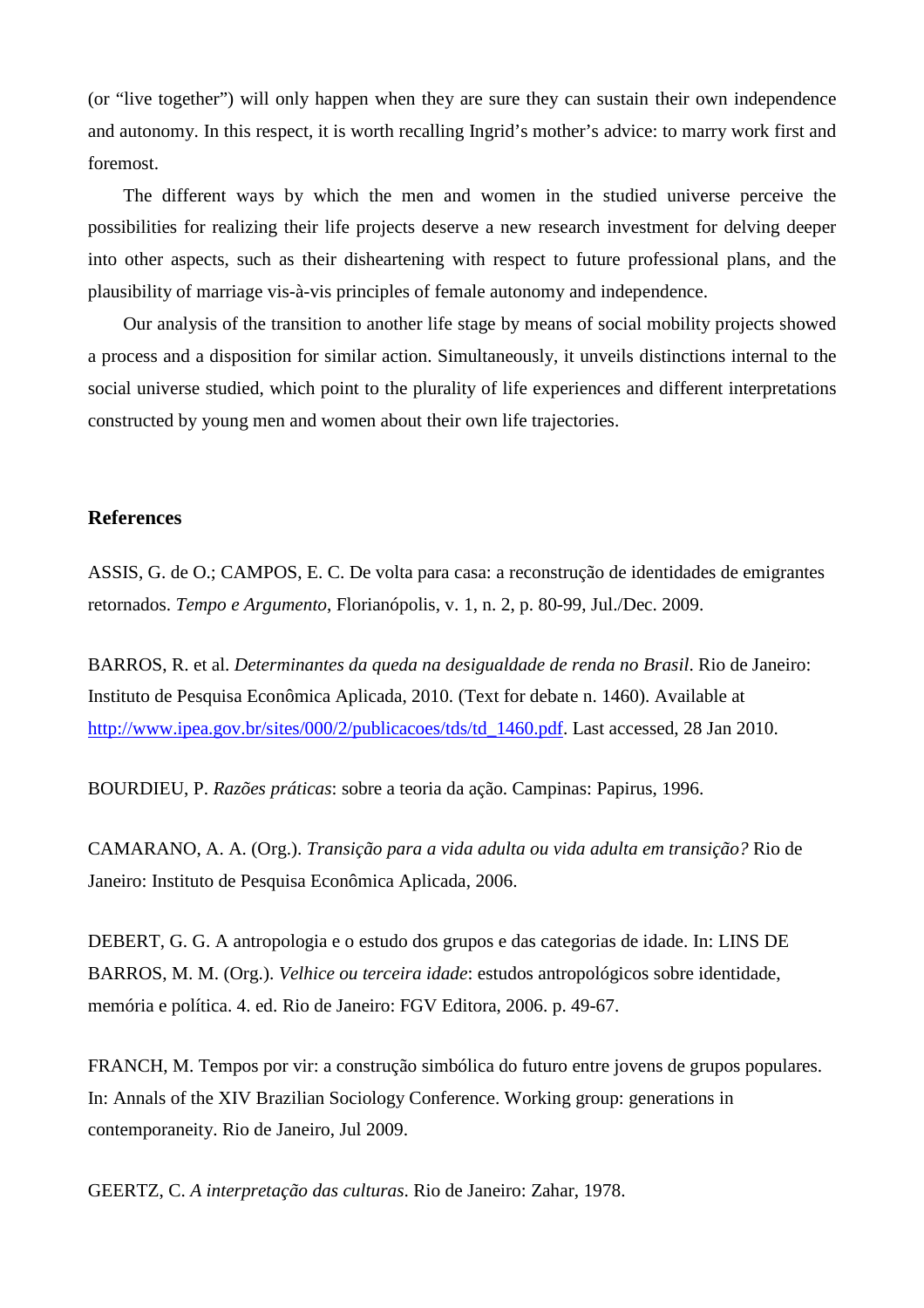GUERREIRO, M. das D.; ABRANTES, P. *Transições incertas*: os jovens perante o trabalho e a família. Lisboa: DGEEP, 2004.

HEILBORN, M. L.; CABRAL, C. S. Parentalidade juvenil: transição condensada para a vida adulta. In: CAMARANO, A. A. (Org.). *Transição para a vida adulta ou vida adulta em transição?* Rio de Janeiro: Instituto de Pesquisa Econômica Aplicada, 2006. p. 225-256.

LECCARDI, C. Para um significado do futuro: mudança social, jovens e tempo. *Tempo Social*, São Paulo, v. 17, n. 2, p. 35-57, nov. 2005. Available at  $\lt$ http://www.scielo.br/pdf/ts/v17n2/a03v17n2.pdf>. Last accessed, 21 Feb 2010.

LINS DE BARROS, M. M. Do "mundinho" fechado ao universo quase infinito: negociando a saída de casa. *Caderno CRH*, v. 17, n. 42, p. 365-373, Sep/Dec. 2004.

LINS DE BARROS, M. M. (Org.). *Família e gerações*. Rio de Janeiro: FGV Editora, 2006a.

LINS DE BARROS, M. M. Trajetória dos estudos de velhice no Brasil. *Sociologia, Problemas e Práticas*, n. 52, p. 109-132, Sep/Dec. 2006b.

LINS DE BARROS, M. M. Três gerações femininas em famílias de camadas médias. In: VELHO, G.; DUARTE, L. F. D. (Org.). *Gerações, família e sexualidade*. Rio de Janeiro: 7Letras, 2009. p. 46-62.

LINS DE BARROS, M. M. et al. Mulheres, geração e trabalho. *Interseções*: Revista de Estudos Interdisciplinares, ano 11, n. 2., p. 335-351, Dec 2009.

MACHADO, M. das D. C. Autonomia individual e as transformações na família contemporânea. In: ORO, A. P. (Org.). *Representações sociais e humanismo latino no Brasil atual*. Porto Alegre: Editora da UFRGS, 2004. p. 113-139.

NERI, M. C. (Coord.). *A nova classe média*. Rio de Janeiro: FGV/IBRE, CPS, 2008. Available at <http://www.fgv.br/cps/classemedia>. Last accessed, 28 Jan 2010.

ORO, A. P. Universitários brasileiros e a religião. In: ORO, A. P. (Org.). *Representações sociais e humanismo latino no Brasil atual*. Porto Alegre: Editora da UFRGS, 2004. p. 59-90.